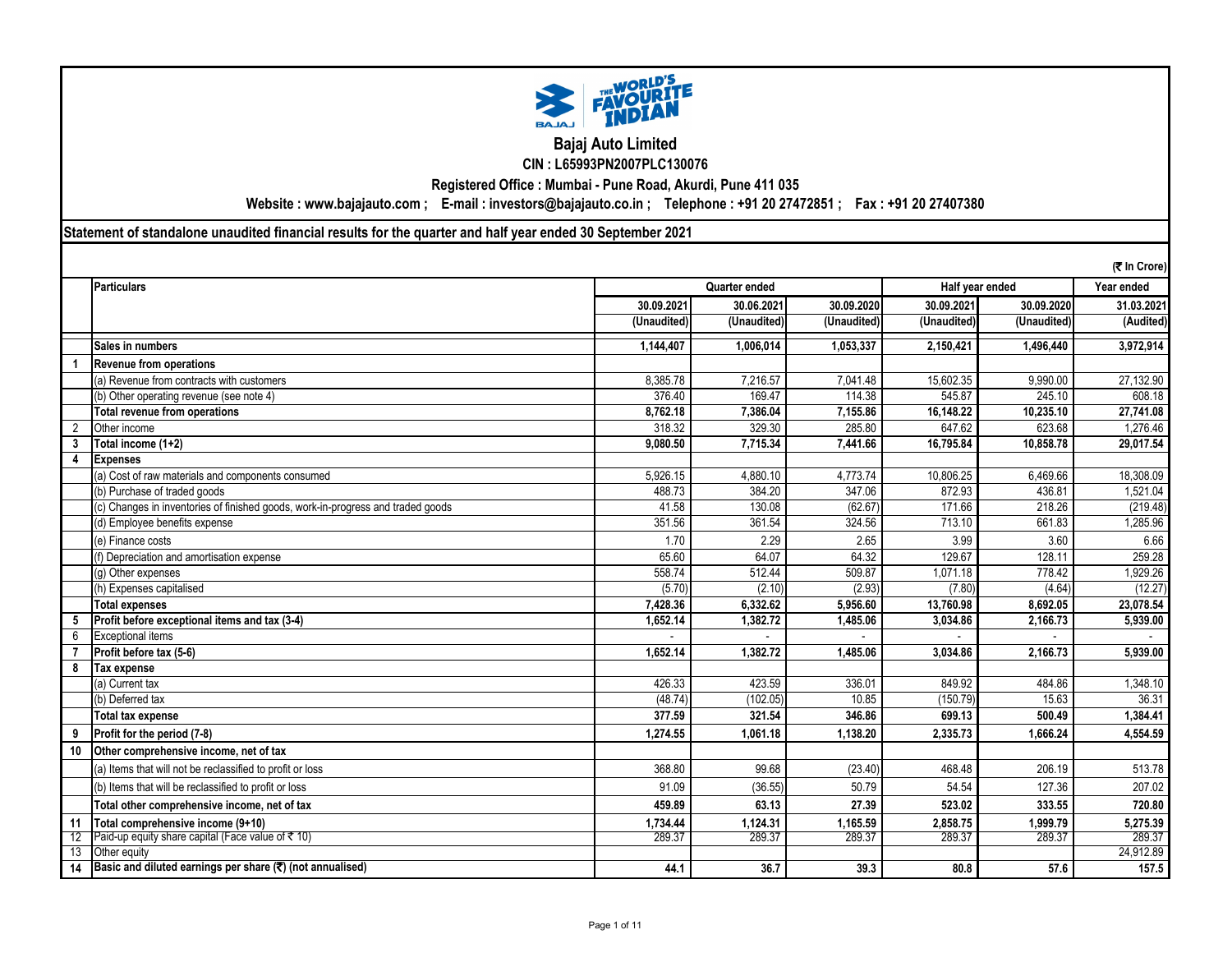| 1.             | Disclosure of standalone assets and liabilities (Balance Sheet) as per Regulation 33 of the SEBI (Listing Obligations and Disclosure Requirements) Regulations, |                        |                        |                        |
|----------------|-----------------------------------------------------------------------------------------------------------------------------------------------------------------|------------------------|------------------------|------------------------|
|                | 2015 for the half year ended 30 September 2021 -                                                                                                                |                        |                        | (₹ In Crore)           |
|                |                                                                                                                                                                 | As at                  | As at                  | As at                  |
|                | <b>Particulars</b>                                                                                                                                              | 30.09.2021             | 30.09.2020             | 31.03.2021             |
|                |                                                                                                                                                                 | (Unaudited)            | (Unaudited)            | (Audited)              |
| Α              | <b>Assets</b>                                                                                                                                                   |                        |                        |                        |
| $\mathbf{1}$   | <b>Non-current assets</b>                                                                                                                                       |                        |                        |                        |
|                | (a) Property, plant and equipment                                                                                                                               | 1,636.31               | 1,572.47               | 1,565.33               |
|                | (b) Capital work-in-progress                                                                                                                                    | 27.08                  | 58.38                  | 15.98                  |
|                | (c) Investment property                                                                                                                                         | 51.70                  | 53.10                  | 52.30                  |
|                | (d) Intangible assets                                                                                                                                           | 36.31                  | 32.03                  | 47.30                  |
|                | (e) Intangible assets under development                                                                                                                         |                        | 14.42                  |                        |
|                | (f) Investment in subsidiaries<br>(g) Financial assets                                                                                                          | 1,233.26               | 1.233.26               | 1,233.26               |
|                | Investments                                                                                                                                                     | 14,802.79              | 9,719.60               | 13,369.58              |
|                | Loans                                                                                                                                                           | 30.68                  | 31.29                  | 31.43                  |
|                | (h) Income tax assets (net)                                                                                                                                     | 714.81                 | 723.47                 | 714.81                 |
|                | (i) Other non-current assets                                                                                                                                    | 212.36                 | 235.37                 | 325.08                 |
|                | Sub-total - Non-current assets                                                                                                                                  | 18,745.30              | 13,673.39              | 17,355.07              |
| 2              | <b>Current assets</b>                                                                                                                                           |                        |                        |                        |
|                | (a) Inventories                                                                                                                                                 | 1,185.68               | 820.09                 | 1,493.89               |
|                | (b) Financial assets                                                                                                                                            |                        |                        |                        |
|                | Investments                                                                                                                                                     | 5,948.65               | 9,119.42               | 8,028.11               |
|                | Trade receivables                                                                                                                                               | 2,605.11               | 2,383.60               | 2,716.85               |
|                | Cash and cash equivalents                                                                                                                                       | 465.37                 | 725.73                 | 505.13                 |
|                | Other bank balances                                                                                                                                             | 24.10                  | 23.76                  | 22.23                  |
|                | I nans                                                                                                                                                          | 6.40                   | 5.87                   | 5.74                   |
|                | Other financial assets                                                                                                                                          | 387.40                 | 100.03                 | 223.53                 |
|                | (c) Other current assets<br>Sub-total - Current assets                                                                                                          | 1,091.25<br>11,713.96  | 756.04<br>13,934.54    | 1,179.65<br>14,175.13  |
|                | <b>Total - Assets</b>                                                                                                                                           | 30,459.26              | 27,607.93              | 31,530.20              |
| в              |                                                                                                                                                                 |                        |                        |                        |
|                | <b>Equity and liabilities</b>                                                                                                                                   |                        |                        |                        |
| $\mathbf{1}$   | Equity                                                                                                                                                          |                        |                        |                        |
|                | (a) Equity share capital                                                                                                                                        | 289.37                 | 289.37                 | 289.37                 |
|                | (b) Other equity                                                                                                                                                | 23,728.99<br>24,018.36 | 21,639.36<br>21,928.73 | 24,912.89<br>25,202.26 |
|                | Sub-total - Equity                                                                                                                                              |                        |                        |                        |
| $\overline{2}$ | <b>Non-current liabilities</b>                                                                                                                                  |                        |                        |                        |
|                | (a) Financial liabilities                                                                                                                                       |                        |                        |                        |
|                | Sales tax deferral<br>(b) Provisions                                                                                                                            | 122.12<br>1.98         | 126.18<br>103.50       | 121.46<br>1.98         |
|                | (c) Deferred tax liabilities (net)                                                                                                                              | 448.65                 | 432.08                 | 522.14                 |
|                | (d) Government grant                                                                                                                                            | 37.32                  | 39.98                  | 38.65                  |
|                | (e) Other non-current liabilities                                                                                                                               | 0.37                   | 0.69                   | 0.50                   |
|                | Sub-total - Non-current liabilities                                                                                                                             | 610.44                 | 702.43                 | 684.73                 |
| 3              | <b>Current liabilities</b>                                                                                                                                      |                        |                        |                        |
|                | (a) Financial liabilities                                                                                                                                       |                        |                        |                        |
|                | Trade payables                                                                                                                                                  |                        |                        |                        |
|                | Total outstanding dues of micro enterprises and small enterprises                                                                                               | 148.38                 | 26.18                  | 121.20                 |
|                | Total outstanding dues of creditors other than micro enterprises and small enter                                                                                | 4,409.30               | 3,911.22               | 4,452.61               |
|                | Other financial liabilities                                                                                                                                     | 375.29                 | 345.08                 | 407.44                 |
|                | (b) Other current liabilities                                                                                                                                   | 453.02                 | 516.31                 | 482.79                 |
|                | (c) Provisions                                                                                                                                                  | 174.79<br>2.65         | 159.59<br>2.65         | 152.37                 |
|                | (d) Government grant<br>(e) Current tax liabilities (net)                                                                                                       | 267.03                 | 15.74                  | 2.65<br>24.15          |
|                | Sub-total - Current liabilities                                                                                                                                 | 5,830.46               | 4,976.77               | 5,643.21               |
|                | <b>Total - Equity and liabilities</b>                                                                                                                           | 30,459.26              | 27,607.93              | 31,530.20              |

٦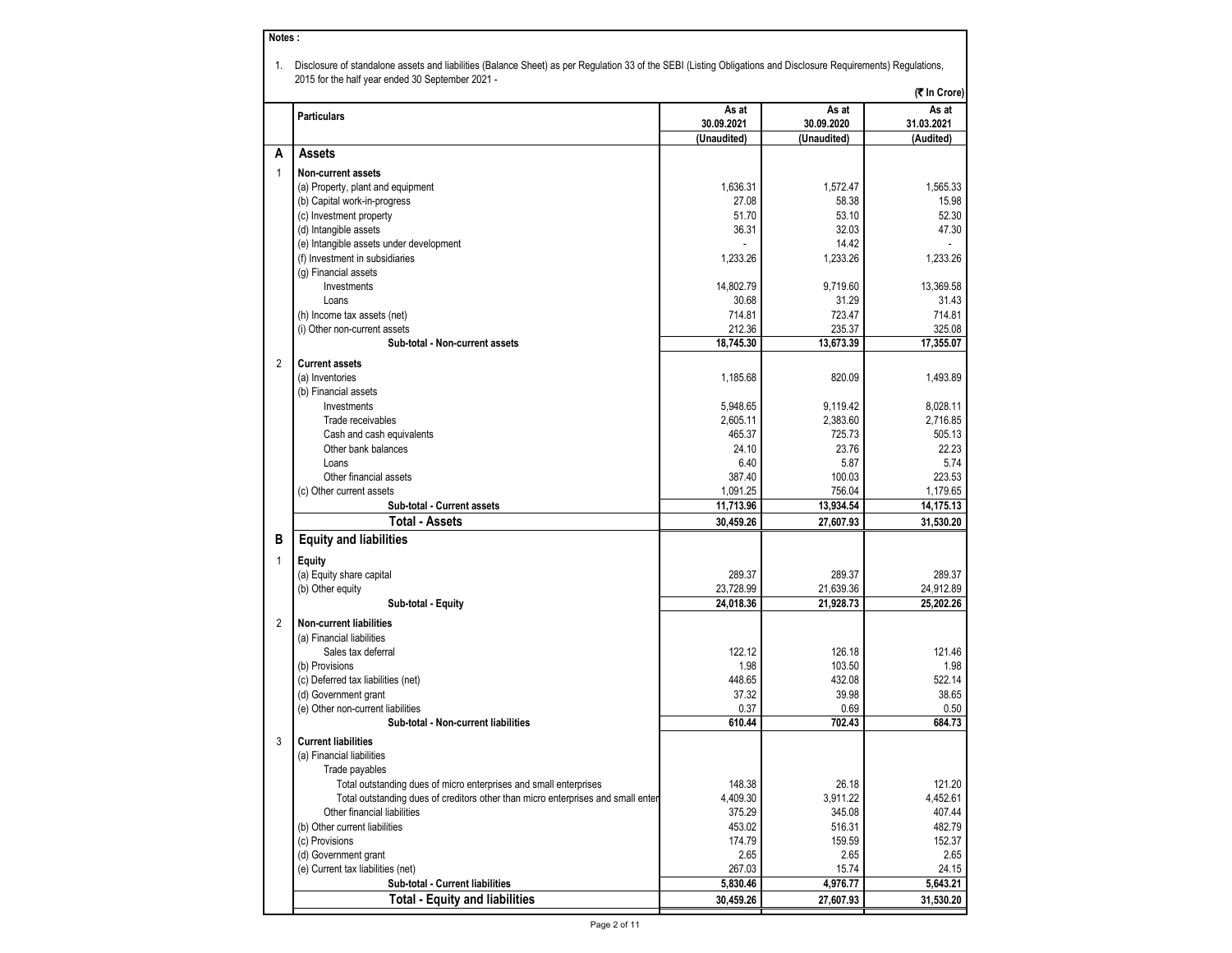2. Disclosure of standalone Statement of Cash Flows as per Regulation 33 of the SEBI (Listing Obligations and Disclosure Requirements) Regulations, 2015 for the half year ended 30 September 2021 -

|    |                                                                            |                               |          |                               |          |                          | (そ In Crore) |
|----|----------------------------------------------------------------------------|-------------------------------|----------|-------------------------------|----------|--------------------------|--------------|
|    | <b>Particulars</b>                                                         | Half year ended<br>30.09.2021 |          | Half year ended<br>30.09.2020 |          | Year ended<br>31.03.2021 |              |
|    |                                                                            | (Unaudited)                   |          | (Unaudited)                   |          | (Audited)                |              |
|    |                                                                            |                               |          |                               |          |                          |              |
| ı. | <b>Operating activities</b>                                                |                               |          |                               |          |                          |              |
|    | Profit before tax                                                          |                               | 3.034.86 |                               | 2.166.73 |                          | 5,939.00     |
|    | Adjustments to reconcile profit before tax to net cash flows:              |                               |          |                               |          |                          |              |
|    | Add:                                                                       |                               |          |                               |          |                          |              |
|    | i)<br>Depreciation and amortisation                                        | 129.67                        |          | 128.11                        |          | 259.28                   |              |
|    | ii)<br>Loss on property, plant and equipment sold,                         |                               |          |                               |          |                          |              |
|    | demolished, discarded and scrapped                                         | 1.38                          |          | 3.09                          |          | 13.10                    |              |
|    | Provision for doubtful debts and advances<br>iii)                          | 6.00                          |          | 12.27                         |          | 16.15                    |              |
|    | Exchange rate differences on cash and cash equivalents<br>iv)              | 8.49                          |          | 3.45                          |          | 6.90                     |              |
|    | Exchange loss/(gain) on cash and cash equivalents<br>v)                    | (19.15)                       |          | 0.06                          |          | 1.19                     |              |
|    | vi)<br>Exchange loss/(gain) on trade receivables                           | (4.49)                        |          | 0.88                          |          | (6.01)                   |              |
|    | vii)<br>Exchange loss/(gain) on import payables                            |                               |          | ä,                            |          | 0.10                     |              |
|    | Interest adjustment on Government grant<br>viii)                           | 0.66                          |          | 0.59                          |          | 1.18                     |              |
|    | ix)<br>Interest expense                                                    | 3.33                          |          | 3.01                          |          | 5.48                     |              |
|    |                                                                            |                               | 125.89   |                               | 151.46   |                          | 297.37       |
|    | Less:                                                                      |                               |          |                               |          |                          |              |
|    | i)<br>Investment income included in above:                                 |                               |          |                               |          |                          |              |
|    | Interest income on fixed income securities                                 | 122.71                        |          | 4.70                          |          | 65.77                    |              |
|    | Interest income on fixed deposits                                          | 7.10                          |          | 7.64                          |          | 17.87                    |              |
|    | Interest income on exchange traded funds                                   | 79.45                         |          |                               |          | 76.85                    |              |
|    | Interest income on fixed maturity plans                                    | 225.22                        |          | 426.55                        |          | 842.51                   |              |
|    | Profit on sale of other investments, net                                   | 15.52                         |          | 1.99                          |          | 15.74                    |              |
|    | Gain on valuation and gain on realisation of mutual funds measured at fair | 129.24                        |          | 181.92                        |          | 254.25                   |              |
|    | value through profit or loss                                               |                               |          |                               |          |                          |              |
|    | Dividend income on other strategic investments                             | 45.50                         |          |                               |          |                          |              |
|    | Amortisation of premium/discount on acquisition of fixed income securities | 2.68                          |          | (0.35)                        |          | (5.57)                   |              |
|    |                                                                            |                               |          |                               |          |                          |              |
|    |                                                                            | 627.42                        |          | 622.45                        |          | 1,267.42                 |              |
|    | ii)<br>Government grants                                                   | 1.33                          |          | 1.33                          |          | 2.65                     |              |
|    | iii)<br>Surplus on sale of property, plant and equipment                   | 3.74                          |          | 1.23                          |          | 1.94                     |              |
|    |                                                                            |                               | (632.49) |                               | (625.01) |                          | (1,272.01)   |
|    |                                                                            |                               | 2,528.26 |                               | 1,693.18 |                          | 4,964.36     |
|    |                                                                            |                               |          |                               |          |                          |              |
|    | Change in assets and liabilities                                           |                               |          |                               |          |                          |              |
|    | (Increase)/decrease in inventories<br>i)                                   | 308.21                        |          | 243.41                        |          | (430.39)                 |              |
|    | ii)<br>(Increase)/decrease in trade receivables                            | 110.23                        |          | (671.65)                      |          | (1,001.89)               |              |
|    | iii)<br>(Increase)/decrease in loans and other assets                      | 106.23                        |          | (132.31)                      |          | (561.50)                 |              |
|    | iv)<br>Increase/(decrease) in liabilities and provisions                   | (60.45)                       |          | 906.02                        |          | 1,483.32                 |              |
|    |                                                                            |                               | 464.22   |                               | 345.47   |                          | (510.46)     |
|    | Annuity payments (net) to VRS/Welfare scheme optees                        |                               | (0.19)   |                               | (0.14)   |                          | (0.35)       |
|    | Net cash from operating activities before income-tax                       |                               | 2,992.29 |                               | 2,038.51 |                          | 4,453.55     |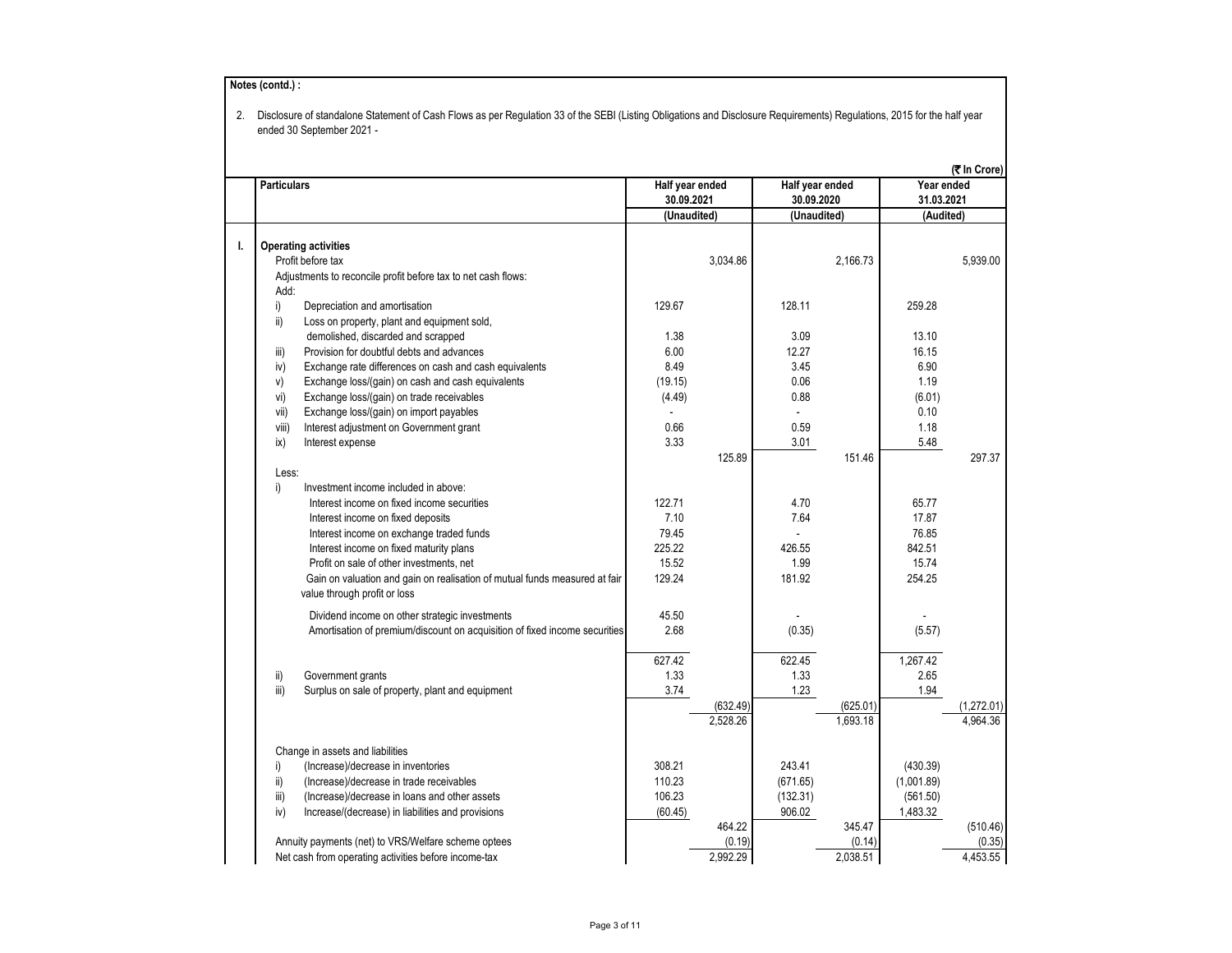|      |                                                                                |                 |                |                 |            |            | (そ In Crore) |
|------|--------------------------------------------------------------------------------|-----------------|----------------|-----------------|------------|------------|--------------|
|      | <b>Particulars</b>                                                             | Half year ended |                | Half year ended |            | Year ended |              |
|      |                                                                                | 30.09.2021      |                | 30.09.2020      |            | 31.03.2021 |              |
|      |                                                                                | (Unaudited)     |                | (Unaudited)     |            | (Audited)  |              |
|      | Income-tax paid                                                                |                 | (607.04)       |                 | (493.52)   |            | (1,339.69)   |
|      |                                                                                |                 |                |                 |            |            |              |
|      | Net cash flow from / (used in) operating activities                            |                 | 2,385.25       |                 | 1,544.99   |            | 3,113.86     |
| II.  | <b>Investing activities</b>                                                    |                 |                |                 |            |            |              |
|      | Sale of investments<br>i)                                                      | 11,200.06       |                | 3,023.28        |            | 3,555.72   |              |
|      | Purchase of investments<br>ii)                                                 | (8, 283.89)     |                | (2,633.75)      |            | (5,888.39) |              |
|      | iii)<br>Sale/(purchase) of liquid mutual funds, etc., net                      | (1, 287.37)     |                | (1,419.32)      |            | (351.28)   |              |
|      | Investment in treasury shares by ESOP trust<br>iv)                             |                 |                |                 |            | (5.52)     |              |
|      | (Increase) / decrease in other bank balances<br>V)                             | (1.87)          |                | 7.18            |            | 8.71       |              |
|      | Purchase of property, plant and equipment (including advances)<br>vi)          | (109.88)        |                | (89.82)         |            | (241.04)   |              |
|      | Sale proceeds of property plant and equipment<br>vii)                          | 9.54            |                | 4.41            |            | 5.70       |              |
|      | Capital expenditure on development of technical know-how<br>viii)              |                 |                | (0.77)          |            | (15.53)    |              |
|      |                                                                                | 1,526.59        |                | (1,108.79)      |            | (2,931.63) |              |
|      | Investment income<br>ix)                                                       |                 |                |                 |            |            |              |
|      | Interest income on fixed income securities                                     | 122.71          |                | 4.70            |            | 65.77      |              |
|      | Interest income on fixed deposits                                              | 7.10            |                | 7.64            |            | 17.87      |              |
|      | Dividend income on other strategic investments                                 | 45.50           |                |                 |            |            |              |
|      |                                                                                | 175.31          |                | 12.34           |            | 83.64      |              |
|      | (Increase) / decrease in interest receivable                                   | (93.46)         |                | 10.13           |            | (17.36)    |              |
|      |                                                                                | 81.85           |                | 22.47           |            | 66.28      |              |
|      | Net cash flow from / (used in) investing activities                            |                 | 1.608.44       |                 | (1,086.32) |            | (2,865.35)   |
|      |                                                                                |                 |                |                 |            |            |              |
| III. | <b>Financing activities</b>                                                    |                 |                |                 |            |            |              |
|      | i)<br>Interest expense                                                         | (3.33)          |                | (3.01)          |            | (5.48)     |              |
|      | ii)<br>Deferral of sales tax deferral liability                                |                 |                |                 |            | (5.31)     |              |
|      | iii)<br>Dividend paid                                                          | (4,049.27)      |                | (7.20)          |            | (8.73)     |              |
|      | Net cash flow from / (used in) financing activities                            |                 | (4,052.60)     |                 | (10.21)    |            | (19.52)      |
|      | Net change in cash and cash equivalents                                        |                 | (58.91)        |                 | 448.46     |            | 228.99       |
|      |                                                                                |                 |                |                 |            |            |              |
|      | Cash and cash equivalents at the beginning of the year                         |                 | 505.13         |                 | 277.33     |            | 277.33       |
|      | Add/(Less) : Effects of exchange rate differences on cash and cash equivalents |                 | 19.15          |                 | (0.06)     |            | (1.19)       |
|      | Cash and cash equivalents at the end of the year                               |                 | 465.37         |                 | 725.73     |            | 505.13       |
|      |                                                                                |                 | $\overline{a}$ |                 | ÷.         |            | ÷.           |
|      |                                                                                |                 |                |                 |            |            |              |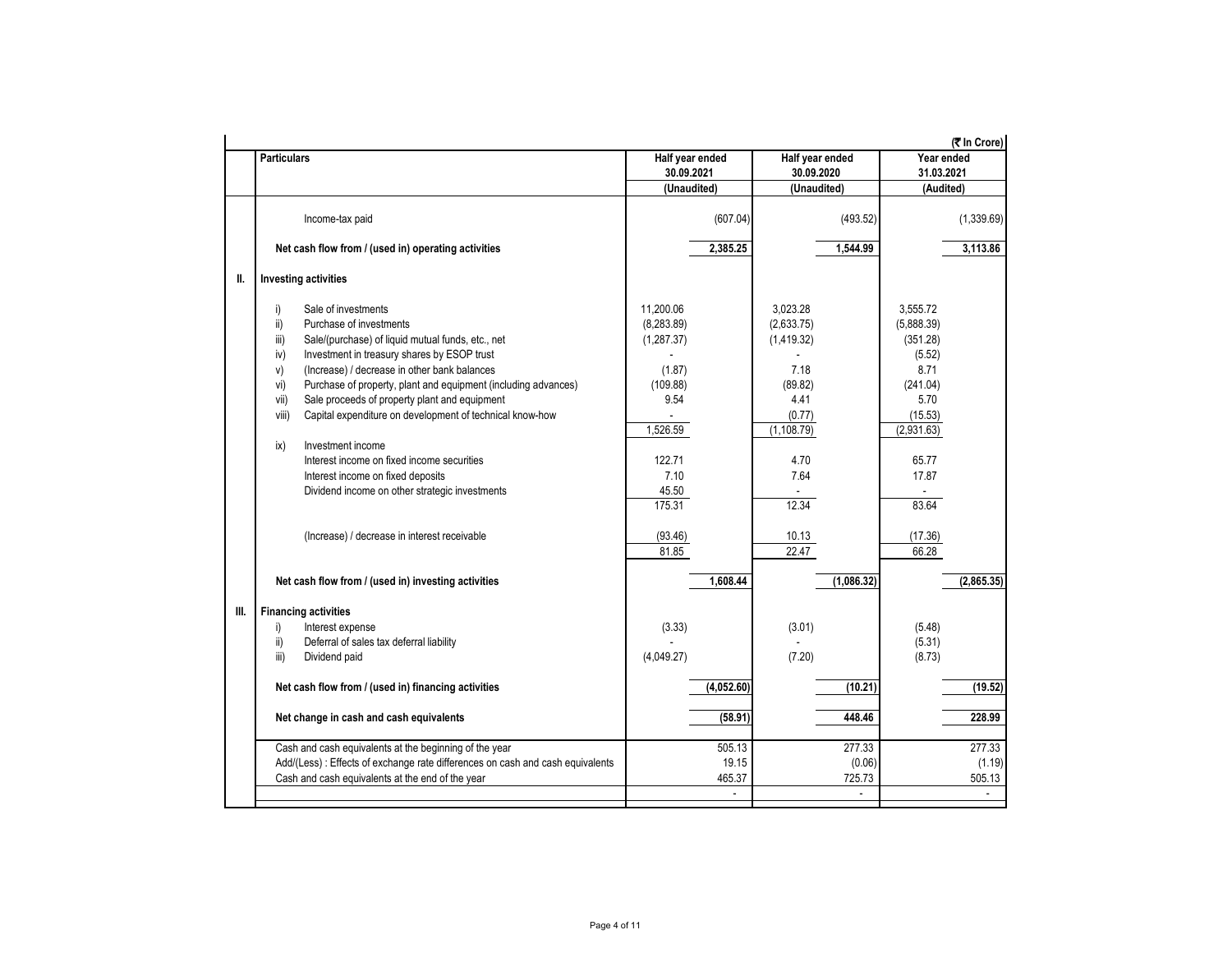- 3 The Company has considered the possible effects that may result from the global health pandemic relating to COVID-19 on its operations. In developing the assumptions relating to the possible future uncertainties in the economic conditions because of this pandemic, the Company, as at the date of approval of these financial statements has used internal sources of information and market based intelligence to arrive at its estimates.
- 4 During the current quarter, the Company has recognised as "Other operating revenue"

a. ₹133.48 crore towards incentive receivable from exports under Remissions of Duties and Taxes on Exported Products (RoDTEP) (of which  $\bar{\tau}$  43.62 crore was for the period January 2021 to March 2021 and  $\bar{\tau}$  38.30 crore was for the period April 2021 to June 2021).

- b. ₹59.64 crore towards incentive from exports under Merchandise Exports from India Scheme (MEIS) for the period April 2020 to December 2020.
- 5 Figures for previous year / period have been regrouped wherever necessary.
- 6 The above results have been reviewed by the Audit Committee and approved by the Board of Directors in the meeting held on 27 October 2021 and subjected to a limited review by the statutory auditors.

**By order of the Board of Directors For Bajaj Auto Limited**

Pune **Niraj Bajaj** Date: 27 October 2021 **Chairman**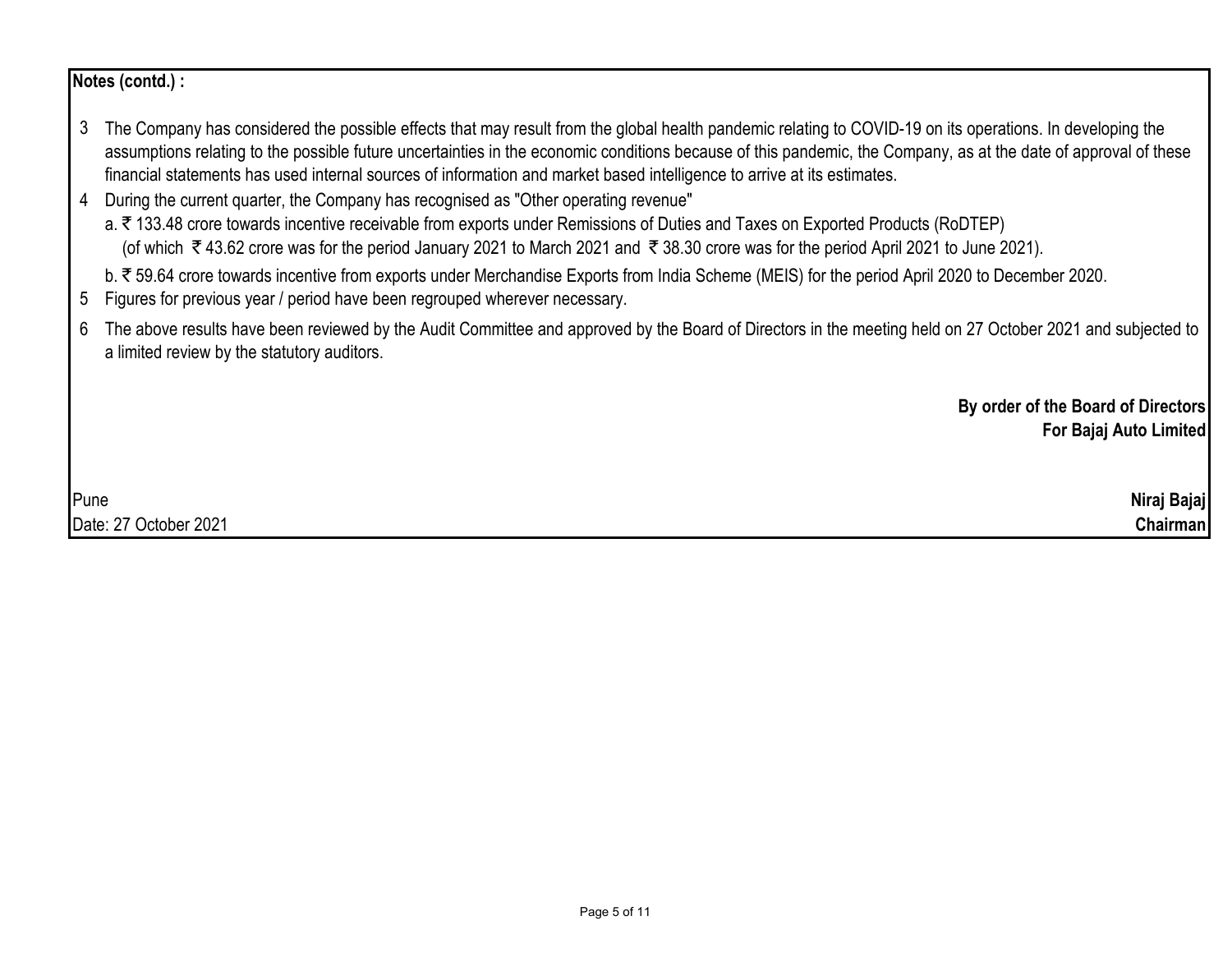

#### **Bajaj Auto Limited CIN : L65993PN2007PLC130076**

**Registered Office : Mumbai - Pune Road, Akurdi, Pune 411 035**

**Website : www.bajajauto.com ; E-mail : investors@bajajauto.co.in ; Telephone : +91 20 27472851 ; Fax : +91 20 27407380**

## **Statement of consolidated unaudited financial results for the quarter and half year ended 30 September 2021**

|                |                                                                                 |                             |               |              |              |                          | (₹ In Crore)  |
|----------------|---------------------------------------------------------------------------------|-----------------------------|---------------|--------------|--------------|--------------------------|---------------|
|                | <b>Particulars</b>                                                              |                             | Quarter ended |              |              | Half year ended          | Year ended    |
|                |                                                                                 | 30.09.2021                  | 30.06.2021    | 30.09.2020   | 30.09.2021   | 30.09.2020               | 31.03.2021    |
|                |                                                                                 | (Unaudited)                 | (Unaudited)   | (Unaudited)  | (Unaudited)  | (Unaudited)              | (Audited)     |
| $\mathbf{1}$   | Revenue from operations                                                         |                             |               |              |              |                          |               |
|                | (a) Revenue from contracts with customers                                       | 8,385.78                    | 7,216.57      | 7.041.48     | 15,602.35    | 9,990.00                 | 27,132.90     |
|                | (b) Other operating revenue (see note 6)                                        | 376.40                      | 169.47        | 114.38       | 545.87       | 245.10                   | 608.18        |
|                | Total revenue from operations                                                   | 8,762.18                    | 7,386.04      | 7,155.86     | 16,148.22    | 10,235.10                | 27,741.08     |
| 2              | Other income                                                                    | 318.32                      | 329.30        | 285.80       | 647.62       | 623.68                   | 1,276.46      |
| 3              | Total income (1+2)                                                              | 9,080.50                    | 7,715.34      | 7,441.66     | 16,795.84    | 10,858.78                | 29,017.54     |
| 4              | <b>Expenses</b>                                                                 |                             |               |              |              |                          |               |
|                | (a) Cost of raw materials and components consumed                               | 5,926.15                    | 4,880.10      | 4,773.74     | 10,806.25    | 6,469.66                 | 18,308.09     |
|                | (b) Purchase of traded goods                                                    | 488.73                      | 384.20        | 347.06       | 872.93       | 436.81                   | 1,521.04      |
|                | (c) Changes in inventories of finished goods, work-in-progress and traded goods | 41.58                       | 130.08        | (62.67)      | 171.66       | 218.26                   | (219.48)      |
|                | (d) Employee benefits expense                                                   | 352.92                      | 362.25        | 324.99       | 715.17       | 662.67                   | 1,288.10      |
|                | (e) Finance costs                                                               | 1.70                        | 2.29          | 2.65         | 3.99         | 3.60                     | 6.66          |
|                | (f) Depreciation and amortisation expense                                       | 65.74                       | 64.22         | 64.32        | 129.96       | 128.11                   | 259.37        |
|                | (g) Other expenses                                                              | 558.42                      | 513.55        | 509.95       | 1,071.97     | 778.20                   | 1,930.92      |
|                | (h) Expenses capitalised                                                        | (5.70)                      | (2.10)        | (2.93)       | (7.80)       | (4.64)                   | (12.27)       |
|                | <b>Total expenses</b>                                                           | 7,429.54                    | 6,334.59      | 5,957.11     | 13,764.13    | 8,692.67                 | 23,082.43     |
| 5              | Share of profits of associate                                                   | 265.26                      | 110.96        | 56.28        | 376.22       | (76.14)                  | 306.32        |
| 6              | Profit before exceptional items and tax (3-4+5)                                 | 1,916.22                    | 1,491.71      | 1,540.83     | 3.407.93     | 2,089.97                 | 6,241.43      |
| $\overline{7}$ | Exceptional items (profit) (see note 7)                                         | (501.23)                    |               |              | (501.23)     |                          |               |
| 8              | Profit before tax (6-7)                                                         | 2.417.45                    | 1,491.71      | 1.540.83     | 3.909.16     | 2,089.97                 | 6.241.43      |
| 9              | <b>Tax expense</b>                                                              |                             |               |              |              |                          |               |
|                | (a) Current tax                                                                 | 426.33                      | 423.59        | 336.01       | 849.92       | 484.86                   | 1,348.10      |
|                | (b) Deferred tax                                                                | (48.74)                     | (102.05)      | 10.85        | (150.79)     | 15.63                    | 36.31         |
|                | <b>Total tax expense</b>                                                        | 377.59                      | 321.54        | 346.86       | 699.13       | 500.49                   | 1,384.41      |
| 10             | Profit after tax (8-9)                                                          | 2,039.86                    | 1,170.17      | 1,193.97     | 3,210.03     | 1,589.48                 | 4,857.02      |
| 11             | Profit attributable to non-controlling interest                                 |                             |               |              |              |                          |               |
| 12             | Profit for the period (10-11)                                                   | 2,039.86                    | 1,170.17      | 1,193.97     | 3,210.03     | 1,589.48                 | 4,857.02      |
| 13             | Other comprehensive income, net of tax                                          |                             |               |              |              |                          |               |
|                | (a) Items that will not be reclassified to profit or loss                       | 372.10                      | 99.68         | (23.40)      | 471.78       | 206.19                   | 516.58        |
|                | (b) Items that will be reclassified to profit or loss                           | (28.93)                     | 72.98         | 112.99       | 44.05        | 258.20                   | 236.37        |
|                | Total other comprehensive income, net of tax                                    | 343.17                      | 172.66        | 89.59        | 515.83       | 464.39                   | 752.95        |
| 14             | Total comprehensive income (12+13)                                              | 2,383.03                    | 1.342.83      | 1.283.56     | 3,725.86     | 2,053.87                 | 5,609.97      |
|                |                                                                                 |                             |               |              |              |                          |               |
| 15             | Profit attributable to:                                                         |                             |               |              |              |                          |               |
|                |                                                                                 |                             |               |              |              |                          |               |
|                | Owners of the company                                                           | 2,039.86                    | 1,170.17      | 1,193.97     | 3,210.03     | 1,589.48                 | 4,857.02      |
|                | Non-controlling interests                                                       |                             |               |              |              |                          |               |
| 16             | Total comprehensive income attributable to:                                     |                             |               |              |              |                          |               |
|                | Owners of the company                                                           | 2,383.03                    | 1,342.83      | 1,283.56     | 3,725.86     | 2,053.87                 | 5,609.97      |
|                | Non-controlling interests                                                       | $\mathcal{L}_{\mathcal{A}}$ | $\sim$        | $\mathbf{r}$ | $\mathbf{r}$ | $\overline{\phantom{a}}$ | $\mathcal{L}$ |
|                |                                                                                 |                             |               |              |              |                          |               |
| 17             | Paid-up equity share capital (Face value of ₹10)                                | 289.37                      | 289.37        | 289.37       | 289.37       | 289.37                   | 289.37        |
| 18             | Other equity                                                                    |                             |               |              |              |                          | 26,984.06     |
| 19             | Basic and diluted earnings per share $(\overline{\mathbf{x}})$ (not annualised) | 70.5                        | 40.5          | 41.3         | 111.0        | 54.9                     | 167.9         |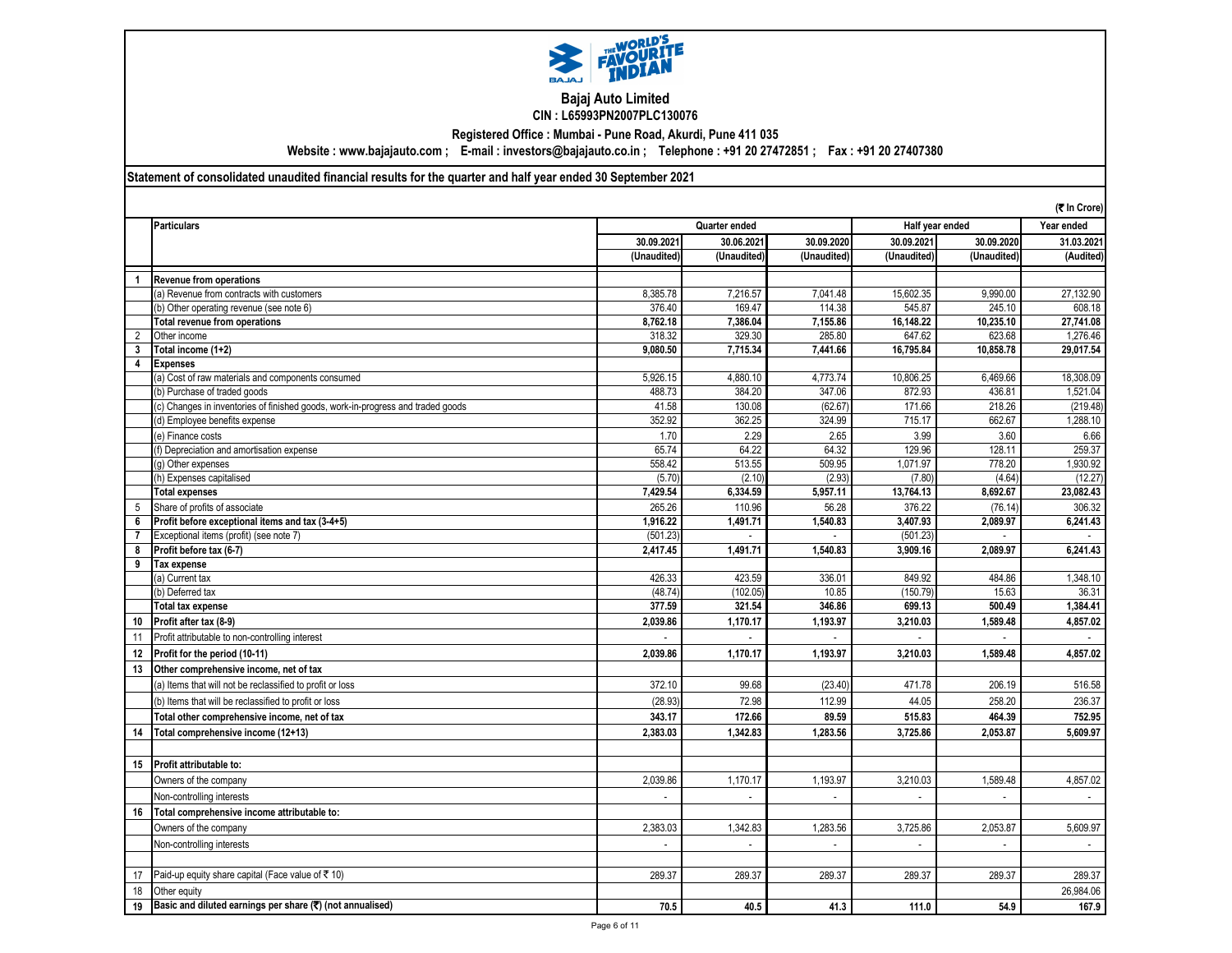| Segment-wise revenue, results and capital employed (consolidated) |                                             |             |               |             |             |                 |              |  |
|-------------------------------------------------------------------|---------------------------------------------|-------------|---------------|-------------|-------------|-----------------|--------------|--|
|                                                                   |                                             |             |               |             |             |                 | (そ In Crore) |  |
|                                                                   | <b>Particulars</b>                          |             | Quarter ended |             |             | Half year ended | Year ended   |  |
|                                                                   |                                             | 30.09.2021  | 30.06.2021    | 30.09.2020  | 30.09.2021  | 30.09.2020      | 31.03.2021   |  |
|                                                                   |                                             | (Unaudited) | (Unaudited)   | (Unaudited) | (Unaudited) | (Unaudited)     | (Audited)    |  |
|                                                                   | Segment revenue                             |             |               |             |             |                 |              |  |
|                                                                   | Automotive                                  | 8,755.90    | 7,412.52      | 7,157.05    | 16,168.42   | 10,236.33       | 27,750.12    |  |
|                                                                   | Investments                                 | 324.60      | 302.82        | 284.61      | 627.42      | 622.45          | 1,267.42     |  |
|                                                                   | <b>Total</b>                                | 9,080.50    | 7,715.34      | 7,441.66    | 16,795.84   | 10,858.78       | 29,017.54    |  |
|                                                                   | Segment profit before tax and finance costs |             |               |             |             |                 |              |  |
|                                                                   | Automotive                                  | 2,095.30    | 1,192.08      | 1,259.57    | 3,287.38    | 1,472.64        | 4,983.82     |  |
|                                                                   | Investments                                 | 323.85      | 301.92        | 283.91      | 625.77      | 620.93          | 1,264.27     |  |
|                                                                   | <b>Total</b>                                | 2,419.15    | 1,494.00      | 1,543.48    | 3,913.15    | 2,093.57        | 6,248.09     |  |
|                                                                   | Less: Finance costs                         | 1.70        | 2.29          | 2.65        | 3.99        | 3.60            | 6.66         |  |
|                                                                   | Total profit before tax                     | 2,417.45    | 1,491.71      | 1,540.83    | 3,909.16    | 2,089.97        | 6,241.43     |  |
| 3                                                                 | Capital employed                            |             |               |             |             |                 |              |  |
|                                                                   | <b>Segment assets</b>                       |             |               |             |             |                 |              |  |
|                                                                   | Automotive                                  | 11,801.72   | 10,954.64     | 9,760.75    | 11,801.72   | 9,760.75        | 11,386.85    |  |
|                                                                   | <b>Investments</b>                          | 20,946.66   | 22,269.30     | 18,914.69   | 20,946.66   | 18,914.69       | 21,500.05    |  |
|                                                                   | Unallocable                                 | 714.81      | 492.78        | 723.47      | 714.81      | 723.47          | 714.81       |  |
|                                                                   | Sub-total                                   | 33,463.19   | 33,716.72     | 29,398.91   | 33,463.19   | 29,398.91       | 33,601.71    |  |
|                                                                   | <b>Segment liabilities</b>                  |             |               |             |             |                 |              |  |
|                                                                   | Automotive                                  | 5,564.24    | 4,494.81      | 5,062.86    | 5,564.24    | 5,062.86        | 5,619.22     |  |
|                                                                   | Investments                                 |             |               |             |             |                 |              |  |
|                                                                   | Unallocable                                 | 267.03      | 24.15         | 15.74       | 267.03      | 15.74           | 24.15        |  |
|                                                                   | Sub-total                                   | 5,831.27    | 4,518.96      | 5,078.60    | 5,831.27    | 5,078.60        | 5,643.37     |  |
|                                                                   | Capital employed                            |             |               |             |             |                 |              |  |
|                                                                   | Automotive                                  | 6,237.48    | 6,459.83      | 4,697.89    | 6,237.48    | 4,697.89        | 5,767.63     |  |
|                                                                   | Investments                                 | 20,946.66   | 22,269.30     | 18,914.69   | 20,946.66   | 18,914.69       | 21,500.05    |  |
|                                                                   | Unallocable                                 | 447.78      | 468.63        | 707.73      | 447.78      | 707.73          | 690.66       |  |
|                                                                   | Total                                       | 27,631.92   | 29,197.76     | 24,320.31   | 27,631.92   | 24,320.31       | 27,958.34    |  |

7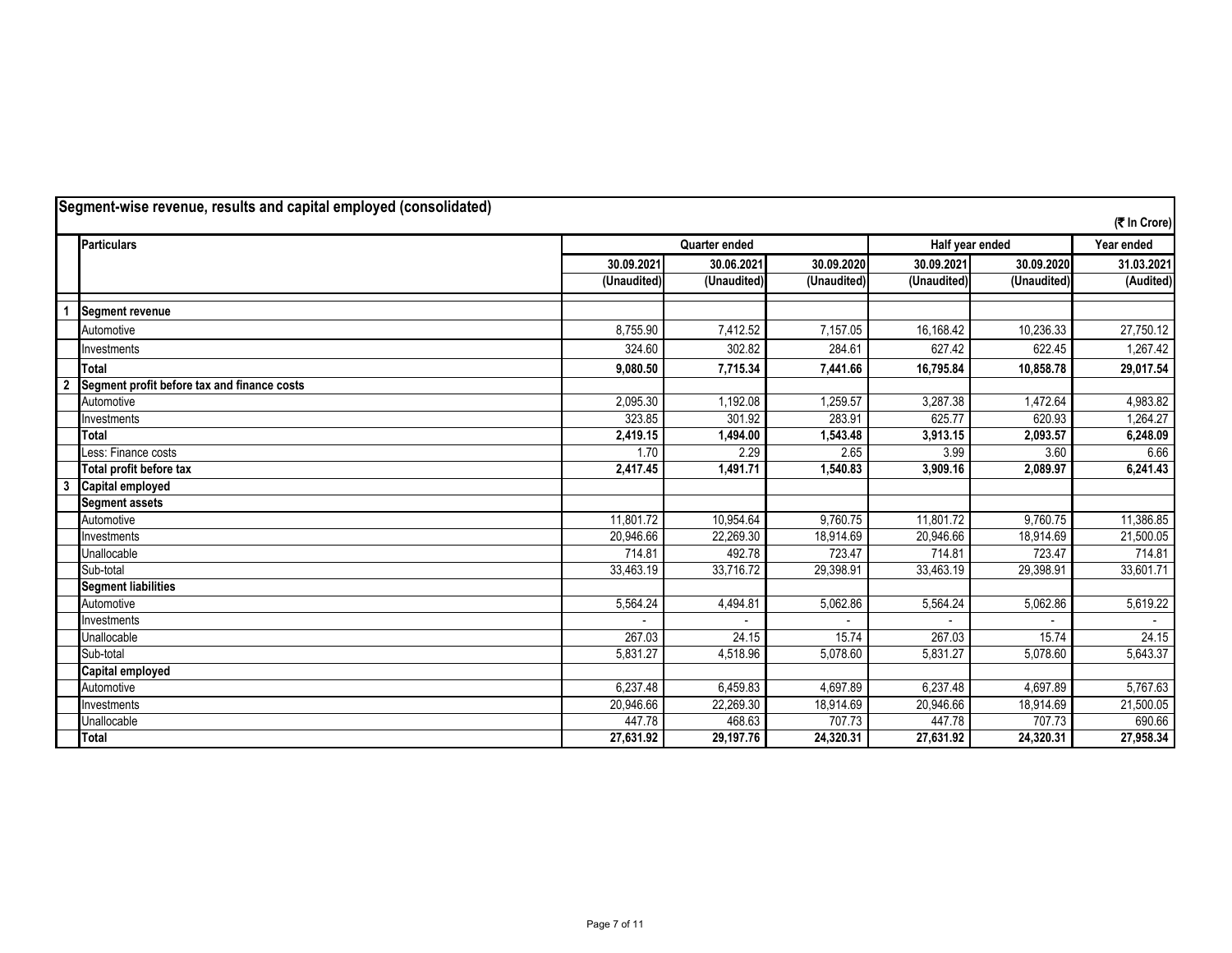#### **Notes :**

1. The consolidated financial results include results of the following companies:

| The consolidated financial results include results of the following companies: |                       |            |                 |
|--------------------------------------------------------------------------------|-----------------------|------------|-----------------|
| Name of the company                                                            | % shareholding and    | Segment    | Consolidated as |
|                                                                                | voting power of Bajaj |            |                 |
|                                                                                | Auto Limited          |            |                 |
| la. PT. Baiai Auto Indonesia                                                   | 99.25%                | Automotive | Subsidiary      |
| b. Bajaj Auto International Holdings BV                                        | 100%                  | Automotive | Subsidiary      |
| c. Bajaj Auto (Thailand) Ltd.                                                  | 100%                  | Automotive | Subsidiary      |

2. Disclosure of consolidated assets and liabilities (Balance Sheet) as per Regulation 33 of the SEBI (Listing Obligations and Disclosure Requirements) Regulations, 2015 for **(**` **In Crore)** the half year ended 30 September 2021 -

|                |                                                                                      |                           |                           | (Kin Crore              |
|----------------|--------------------------------------------------------------------------------------|---------------------------|---------------------------|-------------------------|
|                | <b>Particulars</b>                                                                   | As at                     | As at                     | As at                   |
|                |                                                                                      | 30.09.2021<br>(Unaudited) | 30.09.2020<br>(Unaudited) | 31.03.2021<br>(Audited) |
| A              | <b>Assets</b>                                                                        |                           |                           |                         |
|                |                                                                                      |                           |                           |                         |
| 1              | Non-current assets                                                                   | 1.638.98                  | 1,572.47                  | 1.567.95                |
|                | (a) Property, plant and equipment<br>(b) Capital work-in-progress                    | 27.08                     | 58.38                     | 15.98                   |
|                | (c) Investment property                                                              | 51.70                     | 53.10                     | 52.30                   |
|                | (d) Intangible assets                                                                | 36.31                     | 32.03                     | 47.30                   |
|                | (e) Intangible assets under development                                              |                           | 14.42                     |                         |
|                | (f) Investment in associate of subsidiary                                            | 3,937.44                  | 3,005.15                  | 3,288.96                |
|                | (g) Financial assets                                                                 |                           |                           |                         |
|                | Investments                                                                          | 14,802.79                 | 9,719.60                  | 13,369.58               |
|                | Loans                                                                                | 31.01                     | 31.66                     | 31.78                   |
|                | (h) Income tax assets (net)                                                          | 714.81                    | 723.47                    | 714.81                  |
|                | (i) Other non-current assets                                                         | 212.36                    | 235.37                    | 325.39                  |
|                | Sub-total - Non-current assets                                                       | 21,452.48                 | 15,445.65                 | 19,414.05               |
|                |                                                                                      |                           |                           |                         |
| $\overline{2}$ | <b>Current assets</b>                                                                |                           |                           |                         |
|                | (a) Inventories                                                                      | 1,185.68                  | 820.09                    | 1.493.89                |
|                | (b) Financial assets                                                                 |                           |                           |                         |
|                | Investments                                                                          | 6.123.08                  | 9.119.42                  | 8.028.11                |
|                | Trade receivables                                                                    | 2.605.11                  | 2.383.60                  | 2.716.85                |
|                | Cash and cash equivalents                                                            | 586.81                    | 743.45                    | 516.61                  |
|                | Other bank balances                                                                  | 24.10                     | 23.76                     | 22.23                   |
|                | Loans                                                                                | 6.40                      | 5.87                      | 5.74                    |
|                | Other financial assets                                                               | 387.40                    | 100.03                    | 223.53                  |
|                | (c) Other current assets                                                             | 1.092.13                  | 757.04                    | 1.180.70                |
|                | Sub-total - Current assets                                                           | 12,010.71                 | 13,953.26                 | 14,187.66               |
|                | <b>Total - Assets</b>                                                                | 33,463.19                 | 29,398.91                 | 33,601.71               |
| в              | <b>Equity and liabilities</b>                                                        |                           |                           |                         |
| $\mathbf{1}$   | Equity                                                                               |                           |                           |                         |
|                | (a) Equity share capital                                                             | 289.37                    | 289.37                    | 289.37                  |
|                | (b) Other equity                                                                     | 26,731.80                 | 23,430.04                 | 26,984.06               |
|                | Equity attributable to owners of the Company                                         | 27,021.17                 | 23,719.41                 | 27,273.43               |
|                | (c) Non-controlling interest                                                         | 0.01                      | 0.01                      | 0.01                    |
|                | Subtotal - Total equity                                                              | 27,021.18                 | 23.719.42                 | 27.273.44               |
| $\overline{2}$ | <b>Non-current liabilities</b>                                                       |                           |                           |                         |
|                | (a) Financial liabilities                                                            |                           |                           |                         |
|                | Sales tax deferral                                                                   | 122.12                    | 126.18                    | 121.46                  |
|                | (b) Provisions                                                                       | 1.98                      | 103.50                    | 1.98                    |
|                | (c) Deferred tax liabilities (net)                                                   | 448.65                    | 432.08                    | 522.14                  |
|                | (d) Government grant                                                                 | 37.32                     | 39.98                     | 38.65                   |
|                | (e) Other non-current liabilities                                                    | 0.37                      | 0.69                      | 0.50                    |
|                | Sub-total - Non-current liabilities                                                  | 610.44                    | 702.43                    | 684.73                  |
| 3              | <b>Current liabilities</b>                                                           |                           |                           |                         |
|                | (a) Financial liabilities                                                            |                           |                           |                         |
|                | Trade payables                                                                       |                           |                           |                         |
|                | Total outstanding dues of micro enterprises and small enterprises                    | 148.38                    | 26.18                     | 121.20                  |
|                | Total outstanding dues of creditors other than micro enterprises and small enterpris | 4,410.11                  | 3,911.51                  | 4.452.91                |
|                | Other financial liabilities                                                          | 375.29                    | 345.08                    | 407.44                  |
|                | (b) Other current liabilities                                                        | 453.32                    | 516.31                    | 482.82                  |
|                | (c) Provisions                                                                       | 174.79                    | 159.59                    | 152.37                  |
|                | (d) Government grant                                                                 | 2.65                      | 2.65                      | 2.65                    |
|                | (e) Current tax liabilities (net)                                                    | 267.03                    | 15.74                     | 24.15                   |
|                | Sub-total - Current liabilities                                                      | 5,831.57                  | 4,977.06                  | 5,643.54                |
|                | <b>Total - Equity and liabilities</b>                                                | 33,463.19                 | 29,398.91                 | 33,601.71               |
|                |                                                                                      |                           |                           |                         |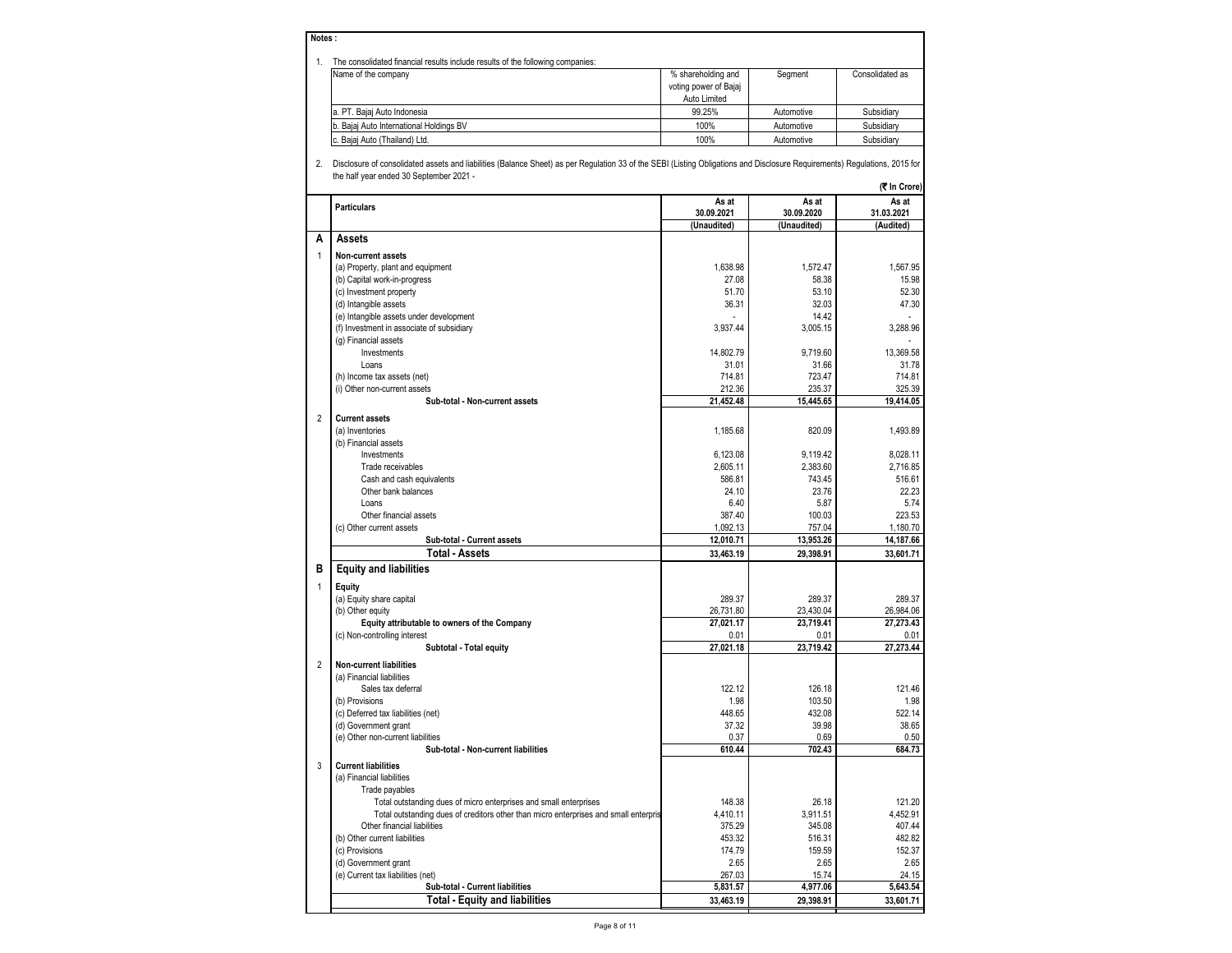3. Disclosure of consolidated Statement of Cash Flows as per Regulation 33 of the SEBI (Listing Obligations and Disclosure Requirements) Regulations, 2015 for the half year ended 30 September 2021 -

| <b>Particulars</b>                       |                                                                            | Half year ended<br>30.09.2021 |            | Half year ended<br>30.09.2020 |          | Year ended<br>31.03.2021 |            |
|------------------------------------------|----------------------------------------------------------------------------|-------------------------------|------------|-------------------------------|----------|--------------------------|------------|
|                                          |                                                                            | (Unaudited)                   |            | (Unaudited)                   |          | (Audited)                |            |
| <b>Operating activities</b><br>ı.        |                                                                            |                               |            |                               |          |                          |            |
| Profit before tax                        |                                                                            |                               | 3,909.16   |                               | 2.089.97 |                          | 6,241.43   |
|                                          | Adjustments to reconcile profit before tax to net cash flows:              |                               |            |                               |          |                          |            |
| Add:                                     |                                                                            |                               |            |                               |          |                          |            |
| i)<br>Depreciation and amortisation      |                                                                            | 129.96                        |            | 128.11                        |          | 259.37                   |            |
| ii)                                      | Loss on property, plant and equipment sold,                                |                               |            |                               |          |                          |            |
|                                          | demolished, discarded and scrapped                                         | 1.38                          |            | 3.09                          |          | 13.10                    |            |
| iii)                                     | Provision for doubtful debts and advances                                  | 6.00                          |            | 12.27                         |          | 16.15                    |            |
| iv)                                      | Share based payment to employees                                           | 8.49                          |            | 3.45                          |          | 6.90                     |            |
| V)                                       | Exchange rate differences on cash and cash equivalents                     | (19.15)                       |            | 0.06                          |          | 1.19                     |            |
| vi)                                      | Exchange loss/(gain) on trade receivables                                  | (4.49)                        |            | 0.88                          |          | (6.01)                   |            |
| vii)                                     | Exchange loss/(gain) on import payables                                    |                               |            |                               |          | 0.10                     |            |
| viii)                                    | Interest adjustment on Government grant                                    | 0.66                          |            | 0.59                          |          | 1.18                     |            |
| Interest expense<br>ix)                  |                                                                            | 3.33                          |            | 3.01                          |          | 5.48                     |            |
|                                          |                                                                            |                               | 126.18     |                               | 151.46   |                          | 297.46     |
| Less:                                    |                                                                            |                               |            |                               |          |                          |            |
| i)                                       | Investment income included in above:                                       |                               |            |                               |          |                          |            |
|                                          | Interest income on fixed income securities                                 | 122.71                        |            | 4.70                          |          | 65.77                    |            |
|                                          | Interest income on fixed deposits                                          | 7.10                          |            | 7.64                          |          | 17.87                    |            |
|                                          | Interest income on exchange traded funds                                   | 79.45                         |            |                               |          | 76.85                    |            |
|                                          | Interest income on fixed maturity plans                                    | 225.22                        |            | 426.55                        |          | 842.51                   |            |
|                                          | Profit on sale of other investments, net                                   | 15.52                         |            | 1.99                          |          | 15.74                    |            |
|                                          | Gain on valuation and gain on realisation of mutual funds measured at fair | 129.24                        |            | 181.92                        |          | 254.25                   |            |
| value through profit or loss             |                                                                            |                               |            |                               |          |                          |            |
|                                          | Dividend income on other strategic investments                             | 45.50                         |            |                               |          |                          |            |
|                                          | Amortisation of premium/discount on acquisition of fixed income securities | 2.68                          |            | (0.35)                        |          | (5.57)                   |            |
|                                          |                                                                            |                               |            |                               |          |                          |            |
|                                          |                                                                            | 627.42                        |            | 622.45                        |          | 1,267.42                 |            |
| Share of profits of associate<br>ii)     |                                                                            | 376.22                        |            | (76.14)                       |          | 306.32                   |            |
| iii)<br>Government grants                |                                                                            | 1.33                          |            | 1.33                          |          | 2.65                     |            |
| iv)<br>Exceptional item                  |                                                                            | 501.23                        |            |                               |          |                          |            |
| V)                                       | Surplus on sale of property, plant and equipment                           | 3.74                          |            | 1.23                          |          | 1.94                     |            |
|                                          |                                                                            |                               | (1,509.94) |                               | (548.87) |                          | (1,578.33) |
|                                          |                                                                            |                               | 2,525.40   |                               | 1,692.56 |                          | 4,960.56   |
|                                          |                                                                            |                               |            |                               |          |                          |            |
| Change in assets and liabilities         |                                                                            |                               |            |                               |          |                          |            |
| i)<br>(Increase)/decrease in inventories |                                                                            | 308.21                        |            | 243.41                        |          | (430.39)                 |            |
| ii)                                      | (Increase)/decrease in trade receivables                                   | 110.23                        |            | (671.65)                      |          | (1,001.89)               |            |
| iii)                                     | (Increase)/decrease in loans and other assets                              | 106.39                        |            | (122.65)                      |          | (551.88)                 |            |
| iv)                                      | Increase/(decrease) in liabilities and provisions                          | (59.66)                       |            | 906.19                        |          | 1,483.52                 |            |
|                                          |                                                                            |                               | 465.17     |                               | 355.30   |                          | (500.64)   |
|                                          | Annuity payments (net) to VRS/Welfare scheme optees                        |                               | (0.19)     |                               | (0.14)   |                          | (0.35)     |
|                                          | Net cash from operating activities before income-tax                       |                               | 2,990.38   |                               | 2,047.72 |                          | 4,459.57   |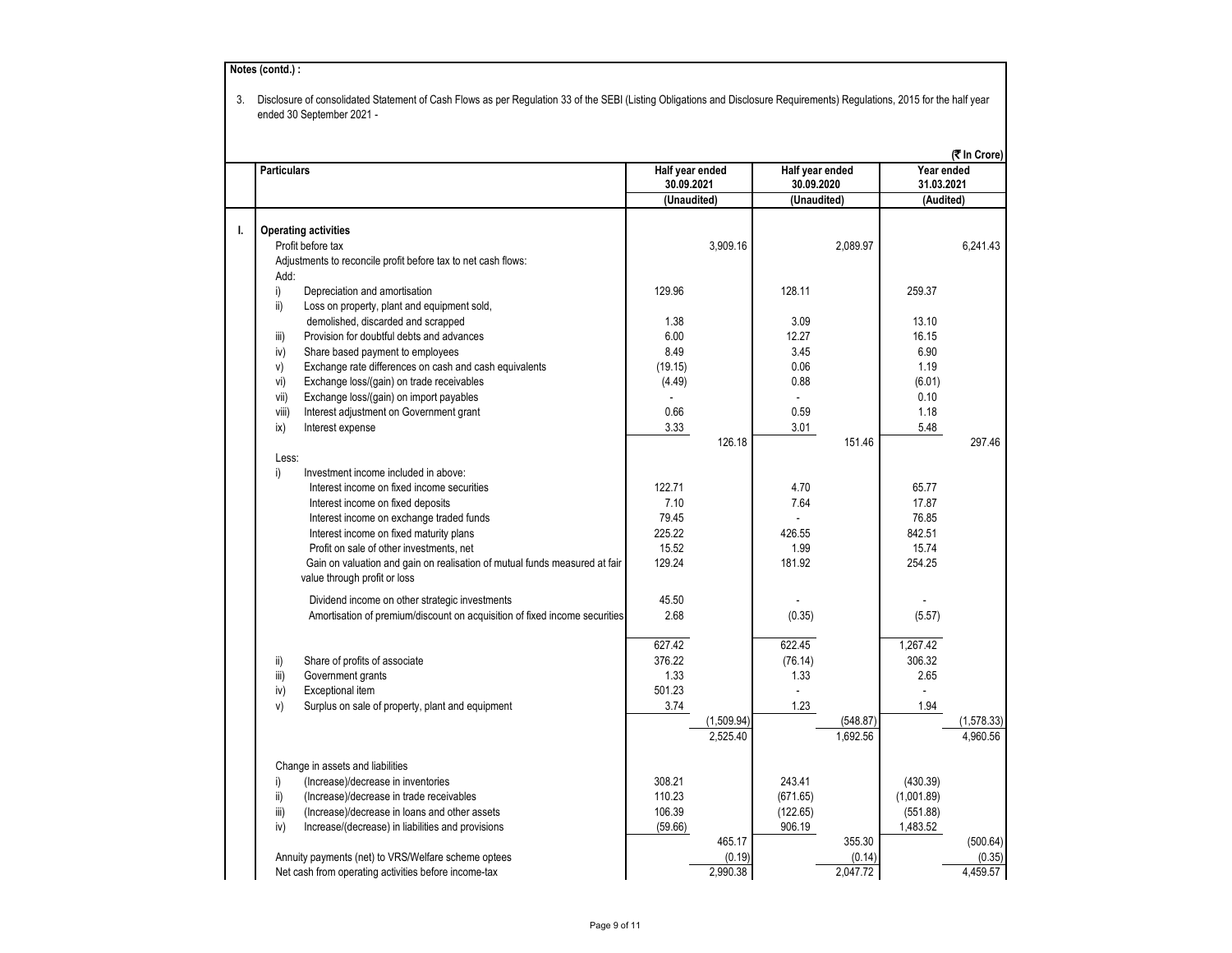|      |                                                                                |                 |            |                 |            |            | (そ In Crore) |
|------|--------------------------------------------------------------------------------|-----------------|------------|-----------------|------------|------------|--------------|
|      | <b>Particulars</b>                                                             | Half year ended |            | Half year ended |            | Year ended |              |
|      |                                                                                | 30.09.2021      |            | 30.09.2020      |            | 31.03.2021 |              |
|      |                                                                                | (Unaudited)     |            | (Unaudited)     |            | (Audited)  |              |
|      | Income-tax paid                                                                |                 | (607.04)   |                 | (493.52)   |            | (1,339.69)   |
|      |                                                                                |                 |            |                 |            |            |              |
|      | Net cash flow from / (used in) operating activities                            |                 | 2,383.34   |                 | 1,554.20   |            | 3,119.88     |
| Ш.   | Investing activities                                                           |                 |            |                 |            |            |              |
|      | Sale of investments<br>i)                                                      | 11,200.06       |            | 3,023.28        |            | 3,555.72   |              |
|      | ii)<br>Purchase of investments                                                 | (8, 283.89)     |            | (2,633.75)      |            | (5,888.39) |              |
|      | iii)<br>Sale/(purchase) of liquid mutual funds, etc., net                      | (1, 287.37)     |            | (1,419.32)      |            | (351.28)   |              |
|      | iv)<br>Investment in treasury shares by ESOP trust                             |                 |            |                 |            | (5.52)     |              |
|      | (Increase) / decrease in other bank balances<br>V)                             | (1.87)          |            | 7.18            |            | 8.71       |              |
|      | Purchase of property, plant and equipment (including advances)<br>vi)          | (109.89)        |            | (89.82)         |            | (244.06)   |              |
|      | Sale proceeds of property plant and equipment<br>vii)                          | 9.54            |            | 4.41            |            | 5.71       |              |
|      | Capital expenditure on development of technical know-how<br>viii)              |                 |            | (0.77)          |            | (15.53)    |              |
|      |                                                                                | 1,526.58        |            | (1, 108.79)     |            | (2,934.64) |              |
|      | Investment income<br>ix)                                                       |                 |            |                 |            |            |              |
|      | Interest income on fixed income securities                                     | 122.71          |            | 4.70            |            | 65.77      |              |
|      |                                                                                |                 |            | 7.64            |            |            |              |
|      | Interest income on fixed deposits                                              | 7.10            |            |                 |            | 17.87      |              |
|      | Dividend income on other strategic investments                                 | 45.50           |            |                 |            |            |              |
|      |                                                                                | 175.31          |            | 12.34           |            | 83.64      |              |
|      | (Increase) / decrease in interest receivable                                   | (93.46)         |            | 10.13           |            | (17.36)    |              |
|      |                                                                                | 81.85           |            | 22.47           |            | 66.28      |              |
|      | Net cash flow from / (used in) investing activities                            |                 | 1.608.43   |                 | (1,086.32) |            | (2,868.36)   |
| III. | <b>Financing activities</b>                                                    |                 |            |                 |            |            |              |
|      | Interest expense<br>i)                                                         | (3.33)          |            | (3.01)          |            | (5.48)     |              |
|      | $\mathsf{ii}$<br>Deferral of sales tax deferral liability                      |                 |            |                 |            | (5.31)     |              |
|      | iii)<br>Dividend paid                                                          | (4,049.27)      |            | (7.20)          |            | (8.73)     |              |
|      |                                                                                |                 |            |                 |            |            |              |
|      | Net cash flow from / (used in) financing activities                            |                 | (4,052.60) |                 | (10.21)    |            | (19.52)      |
| IV.  | Change in foreign currency translation arising on consolidation                |                 | 111.88     |                 | 0.44       |            | 0.40         |
|      |                                                                                |                 |            |                 |            |            |              |
|      | Net change in cash and cash equivalents                                        |                 | 51.05      |                 | 458.11     |            | 232.40       |
|      |                                                                                |                 |            |                 |            |            |              |
|      | Cash and cash equivalents at the beginning of the year                         |                 | 516.61     |                 | 285.40     |            | 285.40       |
|      | Add/(Less) : Effects of exchange rate differences on cash and cash equivalents |                 | 19.15      |                 | (0.06)     |            | (1.19)       |
|      | Cash and cash equivalents at the end of the year                               |                 | 586.81     |                 | 743.45     |            | 516.61       |
|      |                                                                                |                 |            |                 |            |            | ÷,           |
|      |                                                                                |                 |            |                 |            |            |              |